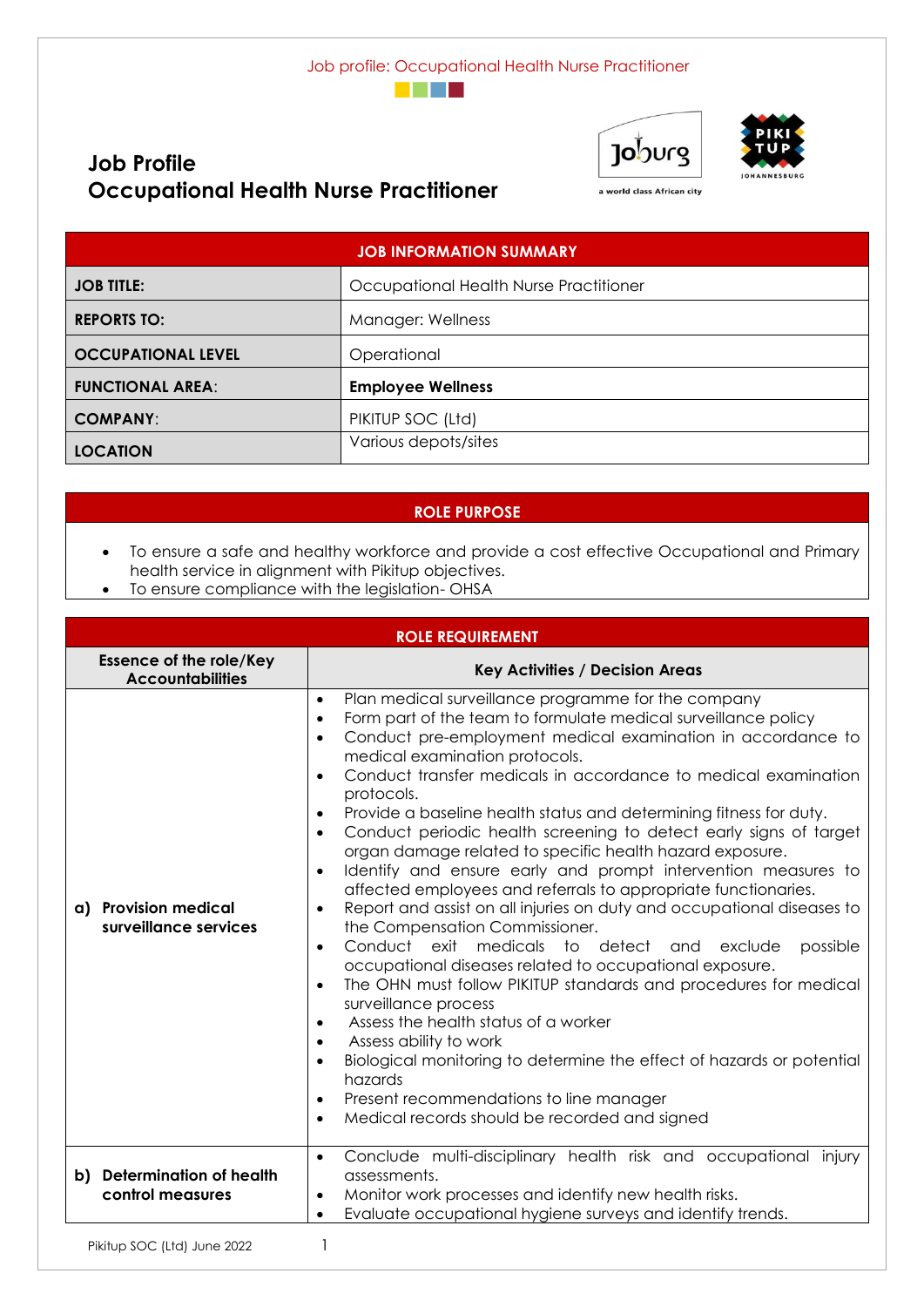# Job profile: Occupational Health Nurse Practitioner



|                                                                                           | <b>ROLE REQUIREMENT</b>                                                                                                                                                                                                                                                                                                                                                                                                                                                                                                                                                                                                                                   |
|-------------------------------------------------------------------------------------------|-----------------------------------------------------------------------------------------------------------------------------------------------------------------------------------------------------------------------------------------------------------------------------------------------------------------------------------------------------------------------------------------------------------------------------------------------------------------------------------------------------------------------------------------------------------------------------------------------------------------------------------------------------------|
| <b>Essence of the role/Key</b><br><b>Accountabilities</b>                                 | <b>Key Activities / Decision Areas</b>                                                                                                                                                                                                                                                                                                                                                                                                                                                                                                                                                                                                                    |
|                                                                                           | Provide specialist input into the compiling of man-job task<br>$\bullet$<br>specifications for all activities required by specific jobs.<br>Identify and implement recommendations regarding the control of<br>$\bullet$<br>health and safety risk exposure.<br>Compile individual and group occupational health risk exposure<br>profiles.<br>Monitor compliance with recommendations on first aid and<br>emergency preparedness procedures.                                                                                                                                                                                                             |
| c) Co-ordinating and<br>maintaining occupational<br>health service                        | Compile and control occupational health services budget for the<br>centre.<br>Ensure a continuous supply and availability of suppliers, equipment<br>and medication.<br>Plan, organise and evaluate occupational health service for area of<br>responsibility.<br>Ensure compliance and incorporating relevant legislation into<br>$\bullet$<br>occupational health service provision.<br>Communicate and ensure the maintenance of right to know each<br>$\bullet$<br>education records in accordance to legal requirements.<br>Compile and maintain data base of medical records for all Pikitup<br>$\bullet$<br>employees and contractors.             |
| d) Provision of professional<br>expertise on incapacity/<br>disability case<br>management | Co-ordinate case management of incapacitated employee.<br>$\bullet$<br>Assess, monitor and provide support to incumbents with medical<br>$\bullet$<br>problems impacting on work ability.<br>Facilitate the rehabilitation of employees after medical conditions<br>$\bullet$<br>impacting on job and ensuring appropriate job modification or<br>accommodation.                                                                                                                                                                                                                                                                                          |
| e) Provision of occupational<br>health service advice and<br>recommendations              | Provide a consultancy and advisory service to line management<br>and Pikitup employees on occupational health matters.<br>Identify trends related to specific hazard exposures and ensuring<br>preventative measures are implemented.<br>Provide expert input into incident investigations.<br>Co-ordinate and provide guidance on ill health retirement process.                                                                                                                                                                                                                                                                                         |
| Provision of a limited<br>f)<br>primary health care<br>service                            | Ensure that PHC are done cost effectively and efficiently with nursing<br>$\bullet$<br>scope of practice and the nursing process<br>Effective time allocation for PHC and to inform employees of time<br>$\bullet$<br>allocation for PHC and OH<br>Effective management of PHC problems through EDL standards,<br>Scientific Nursing Approach, Appropriate referral and relevant<br>documentation<br>Medicine control are done correctly according to the Medicine<br>and Related Substance Act - Permit requirement<br>Record keeping comply to standards and legal requirement and<br>confidentiality is maintained<br>Monitoring of Chronic conditions |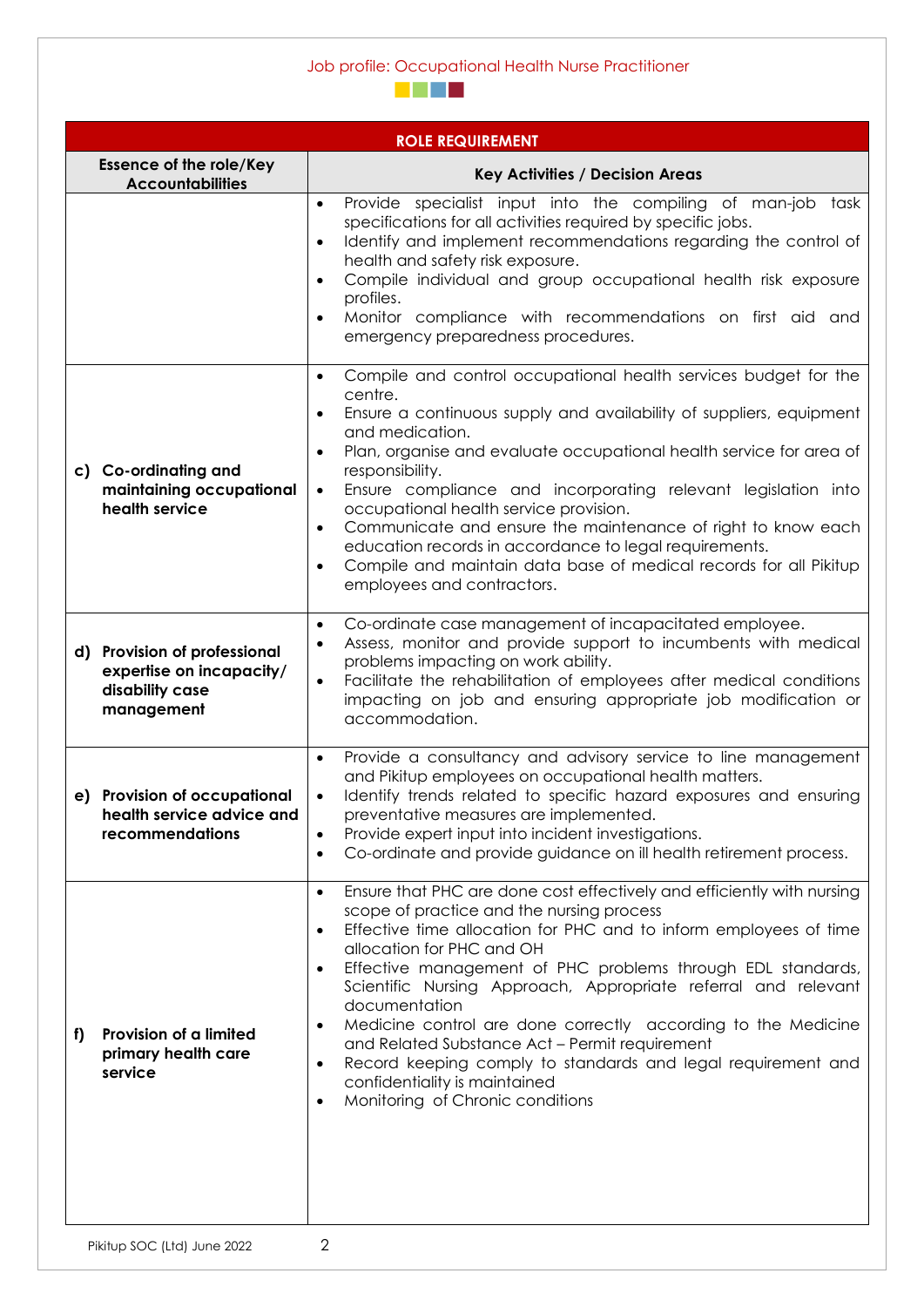# Job profile: Occupational Health Nurse Practitioner



|    |                                                                 | <b>ROLE REQUIREMENT</b>                                                                                                                                                                                                                                                                                                                                                                                                                                                                                                                                                                                                                                                                                                                                                                                                                                                                                                                                                                                                                                                                                                                                                       |
|----|-----------------------------------------------------------------|-------------------------------------------------------------------------------------------------------------------------------------------------------------------------------------------------------------------------------------------------------------------------------------------------------------------------------------------------------------------------------------------------------------------------------------------------------------------------------------------------------------------------------------------------------------------------------------------------------------------------------------------------------------------------------------------------------------------------------------------------------------------------------------------------------------------------------------------------------------------------------------------------------------------------------------------------------------------------------------------------------------------------------------------------------------------------------------------------------------------------------------------------------------------------------|
|    | <b>Essence of the role/Key</b><br><b>Accountabilities</b>       | <b>Key Activities / Decision Areas</b>                                                                                                                                                                                                                                                                                                                                                                                                                                                                                                                                                                                                                                                                                                                                                                                                                                                                                                                                                                                                                                                                                                                                        |
|    | g) Health promotion                                             | Planned HP Program – choose topics relevant according to trends<br>$\bullet$<br>and indicators both locally and nationally<br>To ensure health promotion is done in order to prevent disease and<br>change behaviour through one of one according to the need of<br>employee as identified in the nursing process<br>Plan and implement Wellness day Programme, ensuring screening of<br>$\bullet$<br>every Pikitup employee and follow - up                                                                                                                                                                                                                                                                                                                                                                                                                                                                                                                                                                                                                                                                                                                                  |
|    | h) Workplace health and<br>hygiene                              | Do walk about with safety department<br>$\bullet$<br>Do hygiene inspections of ablutions areas<br>$\bullet$<br>Update Health Risk Assessment on a biannually basis and give report<br>$\bullet$                                                                                                                                                                                                                                                                                                                                                                                                                                                                                                                                                                                                                                                                                                                                                                                                                                                                                                                                                                               |
| i) | <b>Management of medical</b><br>emergency/ crisis<br>management | OHNP needs to be competent with regards to emergency<br>$\bullet$<br>procedures use of medical and the use of medication<br>Form part of the team to formulate emergency protocol<br>$\bullet$<br>Display emergency protocol<br>$\bullet$<br>Order and maintain medication and equipment for emergency kit<br>$\bullet$<br>The OHN keeps the situation calm at all times<br>$\bullet$<br>Prioritize which situation to be dealt with first, delegating activities to<br>$\bullet$<br>by-standers.<br>Contact other members of the multidisciplinary health team for<br>further assistance<br>Gather all the details and write a report continuing communication<br>$\bullet$<br>with the relevant parties                                                                                                                                                                                                                                                                                                                                                                                                                                                                     |
| j) | <b>Project Management</b>                                       | Plan, Organise, Implement and Manage several OH Related<br>$\bullet$<br>projects: Health promotion, HIV/AIDS Management, Medical<br>Surveillance and incapacity Management                                                                                                                                                                                                                                                                                                                                                                                                                                                                                                                                                                                                                                                                                                                                                                                                                                                                                                                                                                                                    |
|    | k) Audit                                                        | Participate in internal / external audit of the clinic<br>$\bullet$                                                                                                                                                                                                                                                                                                                                                                                                                                                                                                                                                                                                                                                                                                                                                                                                                                                                                                                                                                                                                                                                                                           |
| I) | <b>Management of the clinic</b>                                 | Good administration systems and processes to meet clinic's needs<br>-All administrative procedures and documentation<br>Utililization of the Occupational Medical Practitioner<br>$\bullet$<br>-Enhance activities of the clinic to ensure quality<br>-Utilized for the required functions OH/PHC<br>Time management<br>-Planning of activities to ensure completion of programs within time<br>period<br>Statistical reporting<br>$\bullet$<br>-Ensure that the daily activities are documented correctly to enable<br>logical monthly and quarterly statistically<br>-Compile stats according to the company requests and needs<br>Meetings<br>$\bullet$<br>-Attend Safety and Health meetings as a health representative<br>-Attend review meetings on daily basis at the depot level<br>-Attend wellness meetings as well as wellness committee meeting as<br>scheduled on a monthly basis<br>-SASOHN meeting on quarterly basis<br>Training<br>$\bullet$<br>-Personal / organisational needs<br>-Attending in-service training e.g. ICAS<br>-Facilitate training of the employee wellness Champions/ supervisory<br>training/incapacity training/driver medical training |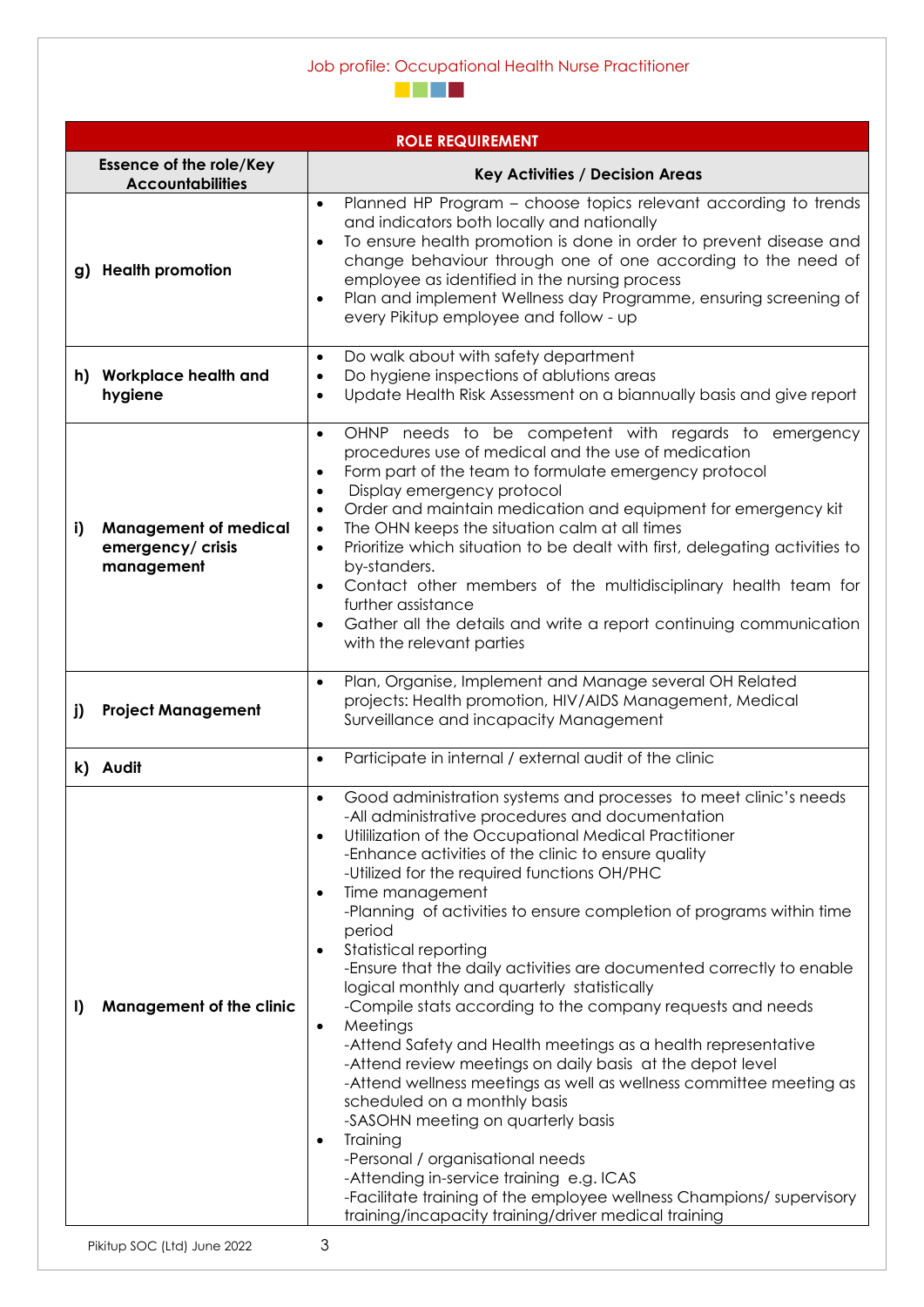#### Job profile: Occupational Health Nurse Practitioner



|                                                           | <b>ROLE REQUIREMENT</b>                                                                                                                                                                                                                                                                                                                                                                                                                                                                                                                                           |
|-----------------------------------------------------------|-------------------------------------------------------------------------------------------------------------------------------------------------------------------------------------------------------------------------------------------------------------------------------------------------------------------------------------------------------------------------------------------------------------------------------------------------------------------------------------------------------------------------------------------------------------------|
| <b>Essence of the role/Key</b><br><b>Accountabilities</b> | <b>Key Activities / Decision Areas</b>                                                                                                                                                                                                                                                                                                                                                                                                                                                                                                                            |
|                                                           | Equipment and stock control<br>$\bullet$<br>-Ensure that equipment are well maintained and that the utilisation<br>of equipment are sufficient and according to standards and legal<br>requirements<br>Waste management<br>-Ensure safe handling of contaminated goods and sharps                                                                                                                                                                                                                                                                                 |
| m) Return to work<br>programme                            | All employees who return to work after 15 days leave should be<br>$\bullet$<br>referred to OHNP<br>The OHNP then does medical assessment which may include<br>$\bullet$<br>physical, audio, lung function and vision screening.<br>If there is a need for further referral, OHNP will refer the employee to<br>Pikitup OMP, who will do further assessment as required<br>Further referrals to other medical specialists will be done if there is a<br>need<br>A fitness certificate with recommendations will then be issued to line<br>manager and the employee |
| n) Counselling                                            | The OHNP does pre-counselling in all cases coming for HIV Testing<br>$\bullet$<br>All cases that were done HIV testing are also done immediate post<br>$\bullet$<br>counselling before they are referred to EAP<br>Counselling is not limited to HIV only, any other problem affecting<br>$\bullet$<br>the state of mind of a patient being physical, psychological, social<br>emotional or spiritual, counselling is done prior referral to EAP                                                                                                                  |
| o) Ad hoc and<br><b>Miscellaneous</b>                     | The list of tasks/duties and responsibilities contained in this document<br>$\bullet$<br>is not necessarily exhaustive, and employer is entitled to instruct the<br>employee to carry out additional duties or responsibilities, which<br>may fall reasonably within the ambit of the job description, or in<br>accordance with operational requirements. Such variable tasks<br>should be listed and recognized in the employee's performance<br>compact.                                                                                                        |

### **KEY RELATIONSHIP INTERFACES**

### **Internal Key Relationships (to Pikitup):**

- Occupational Medical Practitioner
- Manager: Wellness
- All Pikitup staff
- Legal and Compliance Department: Health and Safety

### **External Relationships (with departments and other key parties):**

- CoJ
- External stakeholders e.g. Multidisciplinary team
- South African Society of Occupational Health Nurses
- South African Nursing Council
- Department of Health